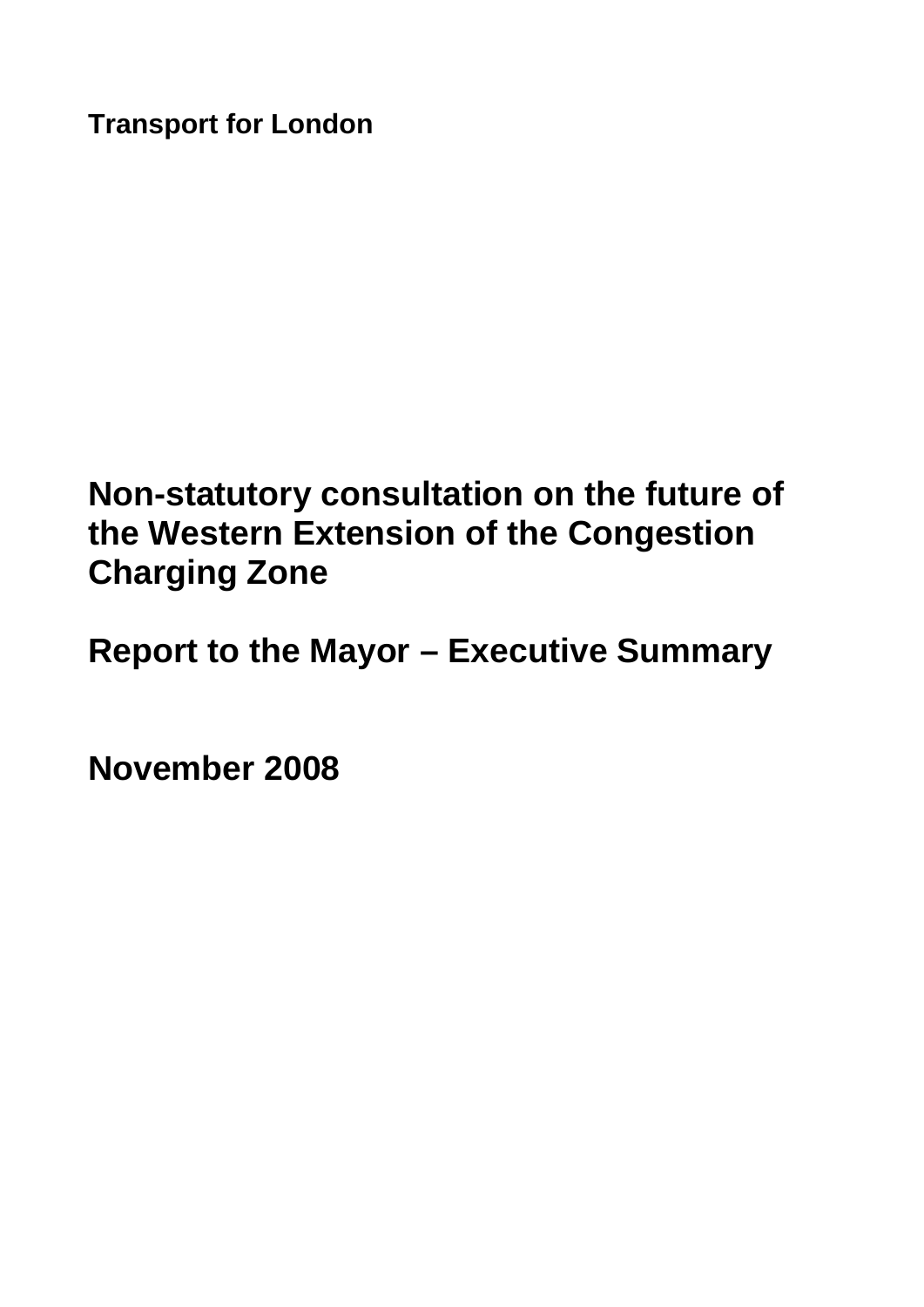## **Executive Summary**

This Executive Summary presents a brief overview of the non-statutory consultation on the future of the Western Extension. For more information, please see the full Report to the Mayor, which is available at [www.tfl.gov.uk/westernextension.](http://www.tfl.gov.uk/westernextension)

## **1. Context and Purpose of the Consultation**

The Mayor of London, Boris Johnson, pledged in his election manifesto to hold a consultation in order to listen to views on the future of the Western Extension of the Congestion Charging Zone.

This Executive Summary is part of the report which informs the Mayor of the findings of that consultation. It summarises the responses from the public, businesses and other organisations as well as stakeholders, including London Boroughs, which have a particular interest in the area.

To complement the consultation, TfL commissioned two attitudinal surveys in order to provide a more representative picture of the views of Londoners and London businesses.

The information in the report will help the Mayor decide how to proceed with regard to the Western Extension. For most of the options presented, there would need to be subsequent, statutory consultations.

At the time of consulting, it appeared that the earliest that the Western Extension could be removed or changes could be made to the scheme was at the end of 2009, although the consultation materials noted that some changes to the scheme would require longer implementation timescales and could not be delivered until 2010. Developments since the start of the consultation mean that it is now unlikely that the Western Extension could be removed or changes be made to the scheme before spring 2010. However, if the Mayor decides that he is minded to change or remove the Western Extension, TfL would endeavour to minimise the timescales involved.

## **2. The options presented in the consultation**

When the consultation was launched on 1 September, the Mayor said that he was keen to hear views on changing the Western Extension as well as keeping it as it is, or removing it. Accordingly, the public questionnaire contained within the information leaflet and available online presented a range of options: to keep the Western Extension as it is; remove the Western Extension; or to change the way that the scheme operates.

Three specific options for changing the scheme were suggested: to introduce an account-based payment system; introduce a charge-free period in the middle of the day in the Western Extension; and to increase the Residents' discount from 90 per cent to 100 per cent. Respondents were also invited to say if there were other changes they would like to see made to the Western Extension.

Accompanying the public information leaflet, a Supplementary Information document was published, which provided more detail and context than was feasible in the leaflet.

The options presented and a summary of their potential impacts on London, are shown in Figure 1 below.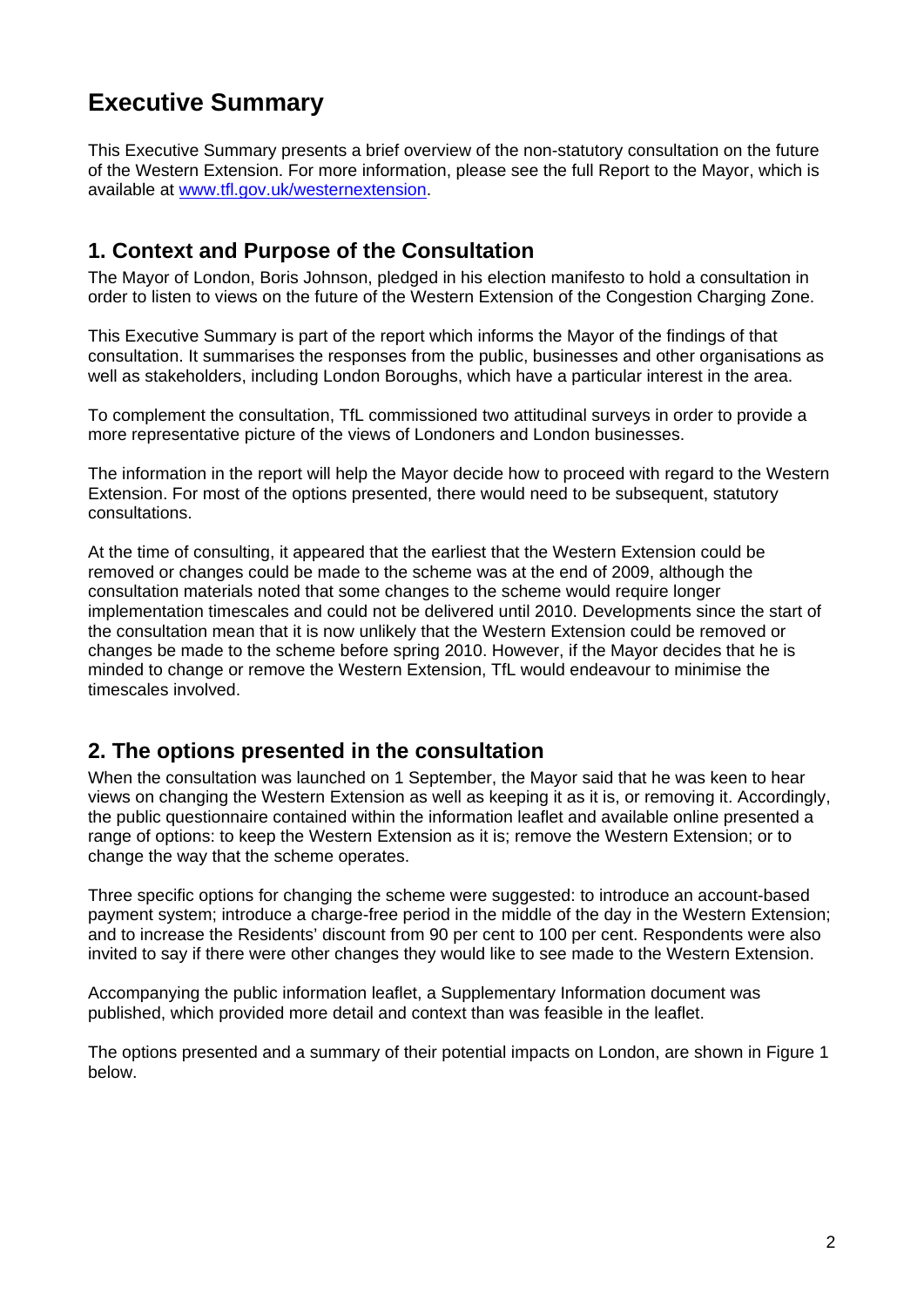#### **Figure 1: Impacts summary table**



## **3. Description of the Consultation**

The consultation took place from 1 September to 5 October 2008. Information about the options was set out in an information leaflet which could be downloaded from the Transport for London website or requested free of charge from the call centre. Respondents could register their views via the online questionnaire or by completing the paper questionnaire attached to the leaflet, as well as by letter or email. TfL notified some 300 stakeholders of the consultation and invited them to respond, and met with a number of key stakeholders to discuss the consultation.

TfL representatives briefed London boroughs about the consultation at a meeting of London Councils on 12 September 2008; and also attended a public meeting hosted by the London Borough of Hammersmith & Fulham on 1 October 2008.

TfL commissioned Accent, a market and opinion research company, to analyse the public, business and other organisation responses received up to 7 October 2008 (the online questionnaire closed at midnight on 5 October 2008). Responses from the public, business and other organisations after 7 October were analysed by TfL; any subsequent responses received after TfL's analysis have been simply forwarded to the Mayor. The tables below show the numbers of responses received. TfL analysed all stakeholder responses.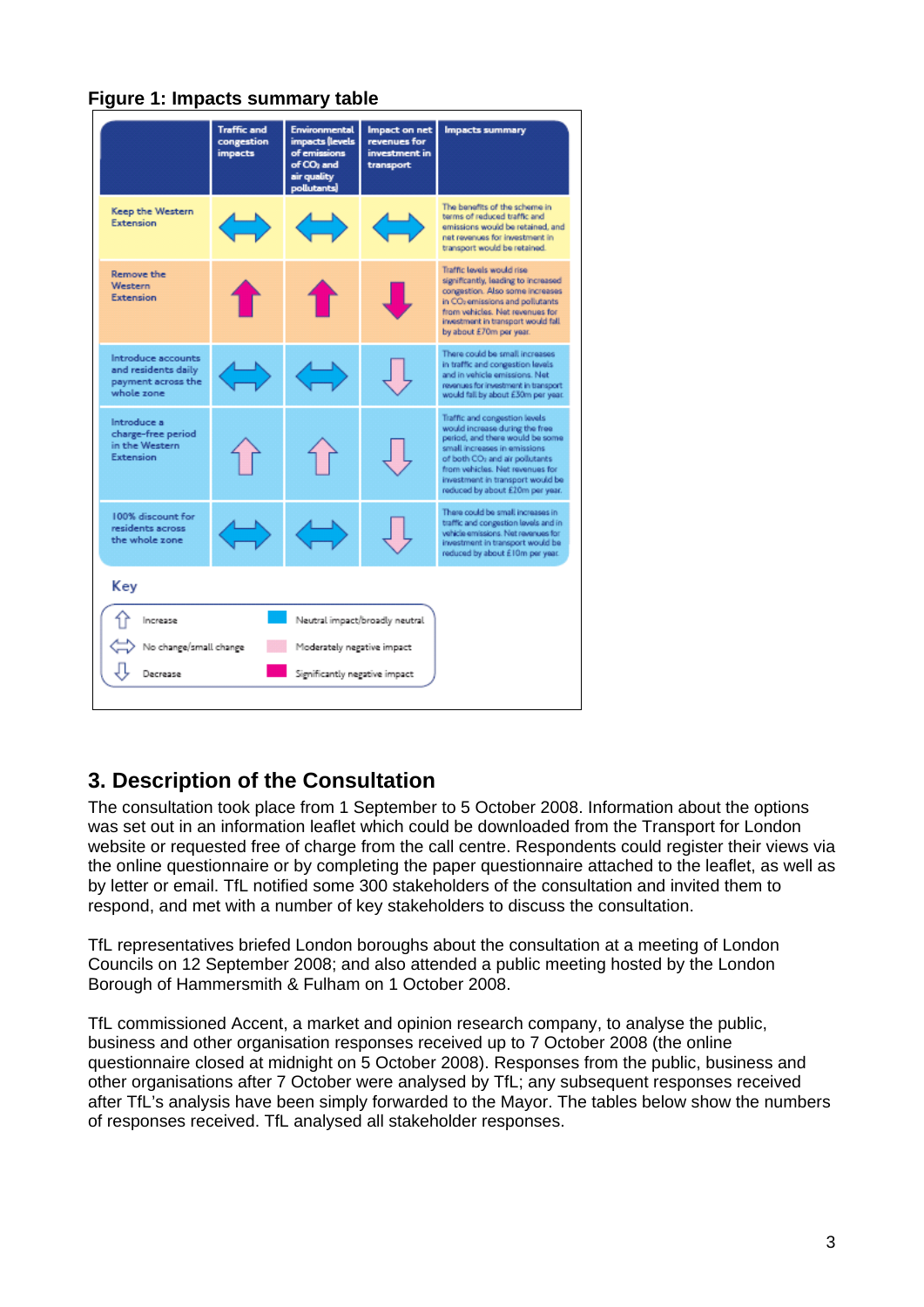|        | Responses analysed by Accent (up to 7 October 2008) |
|--------|-----------------------------------------------------|
| Source | <b>Number received</b>                              |

| Online questionnaire             | 21,292 |
|----------------------------------|--------|
| Paper questionnaire              | 6,207  |
| Open responses (letters, emails) | 78     |
| Total                            | 27,577 |

#### **Responses analysed by TfL (received after 7 October 2008) Number received**

| Paper questionnaire              | 263 |
|----------------------------------|-----|
| Open responses (letters, emails) |     |
| Total                            |     |

48 stakeholders responded to the consultation.

Since consultations can tend to over-represent those with strong opinions or who feel most directly affected by the issue, it is important also to understand how representative these views are of the wider population. Therefore, TfL commissioned from Accent two attitudinal surveys in order to complement the consultation findings: a survey of 2,000 Londoners and a survey of 1,000 businesses.

## **4. The Western Extension in Context**

The Congestion Charge is an £8 daily charge for driving or parking a vehicle on public roads within the Congestion Charging zone 7.00am to 6.00pm, Monday-Friday, excluding weekends and public holidays and between 25 December and 1 January inclusive.

When Congestion Charging was introduced into central London in February 2003, it covered some 22 square kilometres, with the Inner Ring Road forming its boundary. In February 2007, the Congestion Charging zone was extended westwards to cover a further 17 square kilometres, including most of Kensington & Chelsea and Westminster. The extended Congestion Charging scheme operates as one zone, with the same charges, discounts and exemptions applying no matter where you drive in the zone.

By law, all net revenue earned from Congestion Charging has to be spent on improving transport in London. In 2007/8, after accounting for costs, the Congestion Charging scheme generated some £137m in net revenues that were invested in transport in London.

TfL has a comprehensive monitoring programme for the Congestion Charging zone, covering traffic and environmental impacts, the use of revenues and social and economic impacts. This information is published in an Annual Monitoring Report, which is available at:

<http://www.tfl.gov.uk/assets/downloads/sixth-annual-impacts-monitoring-report-2008-07.pdf>

## **5. Impacts of the Western Extension**

As expected, traffic in the Western Extension has been reduced by the scheme, with around 30,000 fewer cars entering the area each day. Charging has also helped to reduce vehicle emissions and encouraged people travelling in the area to use public transport, or to walk or cycle.

Initially there were significant congestion reductions in the Western Extension of around 20 percent. Traffic volumes still remain well below those seen before the Western Extension was introduced.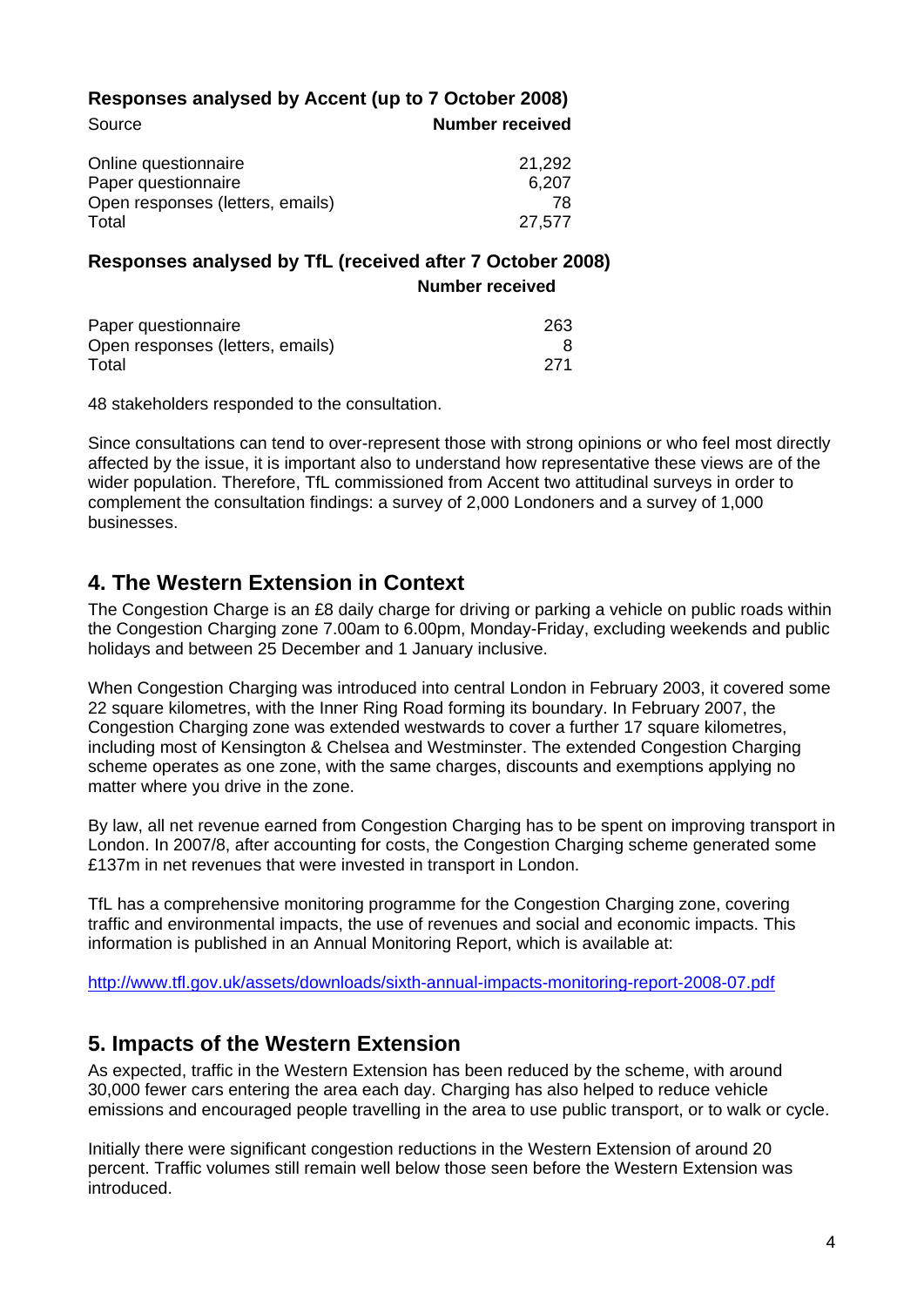However, subsequent changes in the area, such as major development and utility works, and initiatives which have reduced effective road capacity, have resulted in increased congestion.

Currently, congestion levels are broadly the same as those experienced in 2006, prior to the introduction of charging. However, without the Western Extension in place (whereby some deterred traffic returned to the constrained network), congestion would be likely to be significantly worse.

Information on the potential impacts of the options for changing the Western Extension – both on individuals and on London generally – was provided in summary form in the leaflet and the website, and in a more detailed 32-page Supplementary Information document, which could be downloaded online.

## **6. Summary of Consultation Responses**

#### **The Consultation and the Attitudinal Surveys**

Respondents to the consultation using the questionnaire were asked to state if they were responding in an individual capacity or as a representative of a business. The vast majority (90%, 24,803) identified themselves as individuals, with only 9% (2,390) stating that they were responding as a business. To facilitate a detailed analysis and understanding of the responses, businesses were asked to state if they operated in the Western Extension, the original central zone or elsewhere in London.

Individual respondents were allocated to the following areas of London based on where they live:

- WEZ/WEZ buffer people living within the Western Extension area and within the area immediately adjacent to the Western Extension boundary who are eligible for the Residents' discount
- OCZ/OCZ buffer people living within the original charging zone and also within the area immediately adjacent to the original charging zone boundary who are eligible for the Residents' discount
- Rest of London people living outside both the original charging zone and the Western Extension and their Residents' discount areas
- Outside London people living outside the capital

In the attitudinal survey of 2,000 Londoners, residents of the following four areas were surveyed by Computer Assisted Telephone Interview:

- Residents of the original central zone and its 'designated' buffer zones (referred to as OCZ/OCZ buffer)
- Residents of the Western Extension and its 'designated' buffer zones (referred to as WEZ/WEZ buffer)
- Residents of a 5-mile 'ring' in Inner London surrounding the entire Congestion Charging Zone
- Residents of the rest of London

From these four samples an 'All London' group which is representative of London as a whole was produced

In the attitudinal survey of 1,000 London businesses, businesses in the Western Extension, the original central zone and in the rest of London were surveyed. As for the public survey, these three samples were used to produce a representative sample of all London businesses.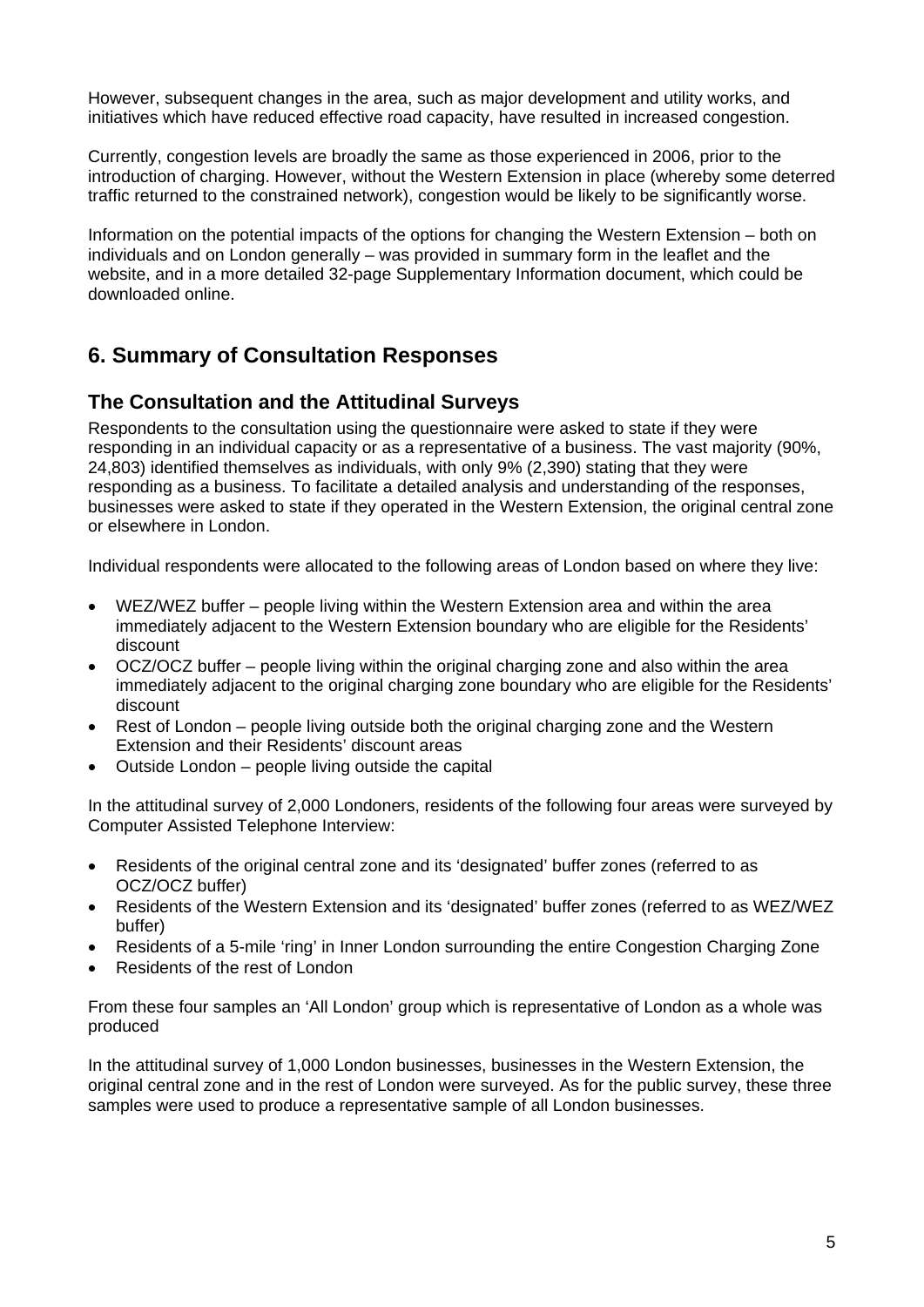## **Responses to the consultation options**

#### **Option 1 Keep the Western Extension as it is**

Overall, 19% of all respondents (individuals and businesses) to the consultation chose this option (21% of individual respondents and 6% of business respondents respectively). 19% of residents in the Western Extension and its designated buffer zones preferred keeping the Western Extension, compared to 46% of residents in the original charging zone and its buffer zones. In the attitudinal surveys, there was slightly stronger support for this option than in the consultation: 30% of Londoners and 23% of London businesses selected this option. Both businesses and the public in the original charging zone were more supportive of this option than the public and businesses in the Western Extension.

Around half of the stakeholders (23 of 48) preferred this option, although some made their support conditional on other changes. Eight stakeholders said that the Congestion Charging zone should operate as two zones, including the City of London, London First and London TravelWatch. The main reason for this was to reduce congestion caused by residents of one zone being able to use their 90 per cent discount to drive in the other. A number of transport and environment representative groups noted that the Congestion Charge contributed to a shift to more sustainable modes of transport.

The Campaign for Clean Air in London and the London Assembly Green Group stated that the Western Extension should remain in place, given the statutory duty on the Mayor to take action to meet limit values for air quality. The London Borough of Southwark was concerned that a removal of the Western Extension would reduce the revenue available to improve transport in London and could set a precedent for other changes which would lead to an incremental degradation of the Congestion Charging zone.

The Royal Borough of Kensington and Chelsea said that on balance an argument could be made for retaining the Western Extension, though with mitigation of some of its more unappealing features. They noted that the reduction in traffic achieved by the Congestion Charging scheme has enabled visitor parking bays to be reassigned to other uses – for instance for car clubs and motorcycle bays. It also plans to put cycle parking in four more under-used bays but state that its ability to find further bays for these uses or for a cycle hire scheme would be very much reduced were demand for visitor parking to rise again as a result of the removal of the Western Extension.

#### **Option 2 Remove the Western Extension**

Overall, this was the most preferred of the three 'Keep, Remove, Change' options, and was selected by the biggest proportion of respondents to both the consultation and the surveys. In the consultation responses, it was selected by 69% of the respondents overall, with 67% of individual respondents and 86% of business respondents preferring this option. 57% of those living in the Western Extension and its designated buffer zones selected the removal of the Western Extension, whilst 33% of residents in the original charging zone and its designated buffer zones also selected this option. Of business respondents operating in the Western Extension, 89% said they wanted it removed.

In the attitudinal surveys, support for this option was lower than in the consultation, however it was still the most preferred option, selected by 50% of businesses and 41% of the public. 59% of businesses in WEZ, and 48% of the public in WEZ, supported this option in the attitudinal survey.

12 stakeholders preferred this option, including both the London Assembly Conservative group and the Liberal Democrat group, five boroughs (the London Boroughs of Islington, Hammersmith & Fulham, Wandsworth and Westminster City Council and Bexley), and various other organisations including the West London Residents' Association and the Federation of Small Businesses. The London Borough of Hammersmith & Fulham stated that, as it is just outside the boundary of the zone, it has suffered from traffic displacement and increased pressure on parking spaces, as well as adverse impacts on local businesses.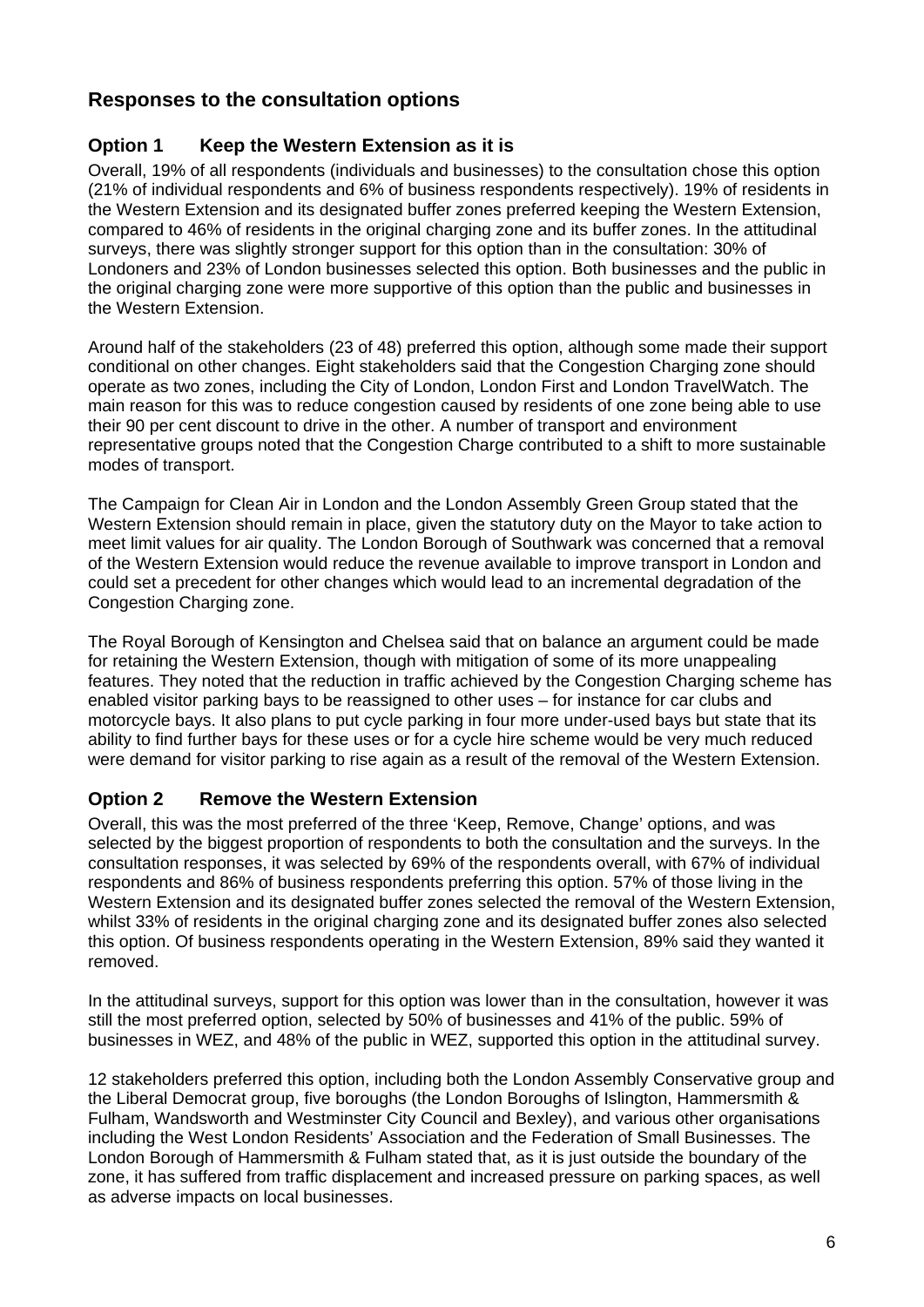The London Borough of Wandsworth said that there had been a negative effect on local businesses and motorists had not seen decongestion benefits from the charge. The London Borough of Westminster said that the removal of the Western Extension would particularly help Westminster residents who were not in either zone and highlighted that they had objected to the extension originally.

#### **Option 3 Change the way that the scheme operates**

Overall, 12% of respondents to the consultation preferred this option (13% of individual responses and 7% of business responses). A quarter of individuals living in the Western Extension and its buffer zones preferred this option, and 5% of businesses operating in this area preferred this option.

In the attitudinal surveys, 15% of Londoners and 14% of London businesses preferred this option. There was a fairly similar level of support for this option from residents in both the Western Extension and its buffer zones (18%) and the original charging zone and its buffer zones (16%).

Respondents to the consultation and the surveys were also invited to describe other changes in the open text box. In most cases (57% in the consultation, 63% in the public survey and 54% in the business survey), no further comment was made. Where respondents did identify other changes, the most frequently-mentioned were changes to discounts and exemptions, and to the scheme boundary.

Around a third of stakeholders selected this option. In some cases, stakeholders selected this option as well as stating that the Western Extension should be retained (Option 1), and a number made their support for its retention conditional on one or more changes to the scheme. Several stakeholders said that the scheme should be changed so that there would be two separate Residents' discount zones. Other stakeholders commented on changes to the boundary (Murad Qureshi AM and Karen Buck MP) and changes to the discount and exemption categories. The Federation of Small Businesses (FSB) and the Freight Transport Association (FTA) said that businesses operating in the zone should be eligible for the Residents' discount; while the West London Residents' Association called for a general review of exemptions. Westminster City Council stated that charging hours should end at 1.00pm.

The City of London, the London boroughs of Islington and Southwark, and the Royal Borough of Kensington & Chelsea supported this option. Both the London Borough of Islington and the Royal Borough of Kensington & Chelsea said that there should be a comprehensive review of the Congestion Charging scheme, covering more than the future of the Western Extension.

The chart below summarises support for the three main options, by type of respondent (individual and business) in both the consultation and the attitudinal surveys.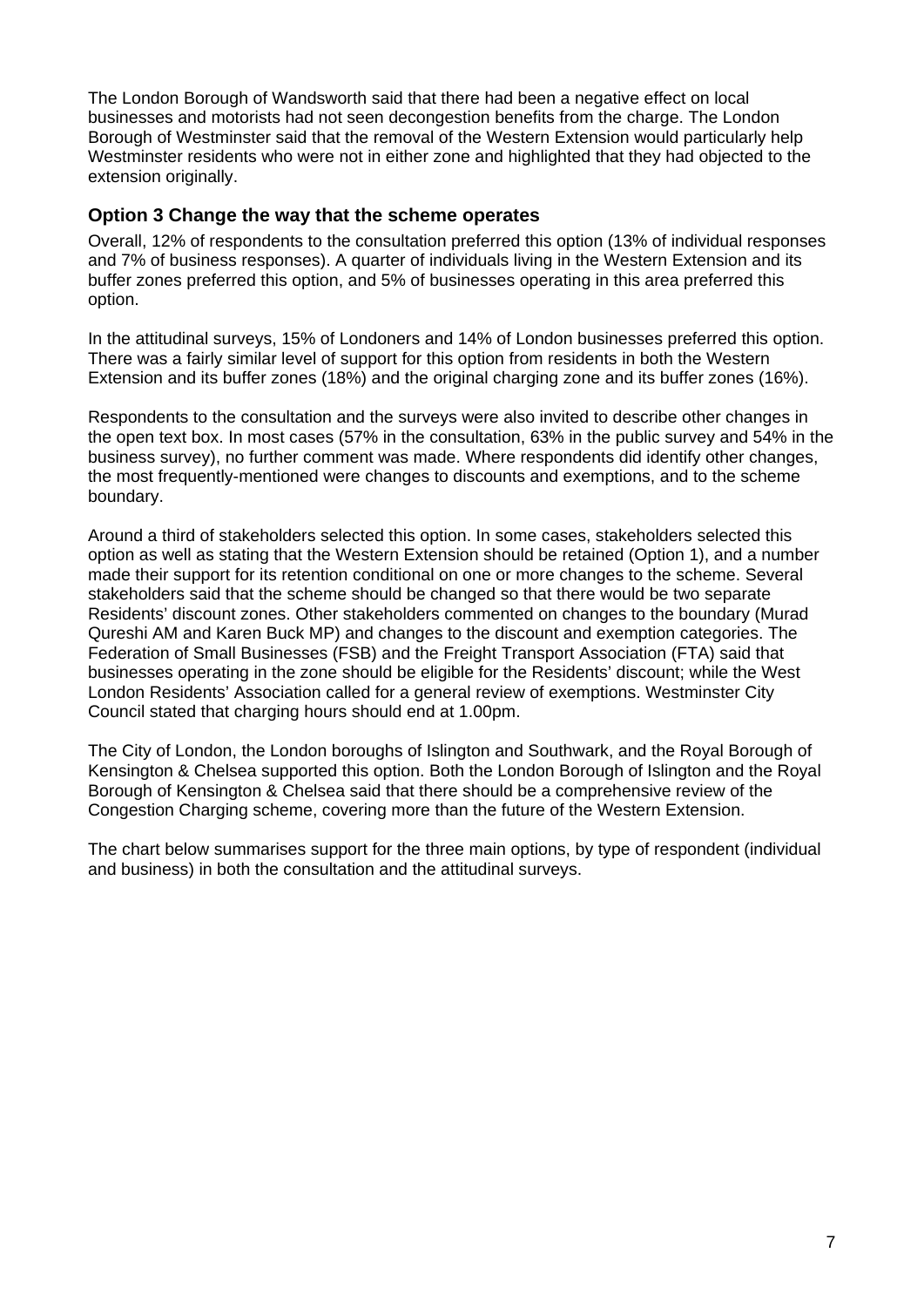

**Figure 2: support for Options 1-3 (Keep, Remove, Change)** 

## **Analysis of stakeholder responses to the three main options**

Stakeholders almost always gave a more detailed response to the issues than individuals and businesses using the consultation questionnaire. While this is helpful in enabling TfL to gain a fuller picture of their issues and to inform the Mayor's decision, it can make their responses more difficult to classify.

In particular, a number of stakeholders responding to this consultation linked support for the retention of the Western Extension with a preference for one or more changes to the scheme. A few said that they did not have an opinion on the main options, but commented on changes and improvements to the scheme. Where stakeholders listed changes which they would like to see made to the Western Extension (or the scheme as a whole), this may imply wanting to keep the scheme in some form. Other stakeholders were quite clear they wanted the scheme removed, whilst a fourth group proclaimed their neutrality.

The analysis shows that stakeholders generally are more supportive of the retention of the Western Extension *in some form* than for its removal. So whilst it is clear from individuals' and businesses' responses to the consultation that they want the Western Extension to be removed, the responses from stakeholders were more mixed. Thirty stakeholders expressed support for the retention of the scheme as it is, or changes to the scheme compared to twelve who supported its removal.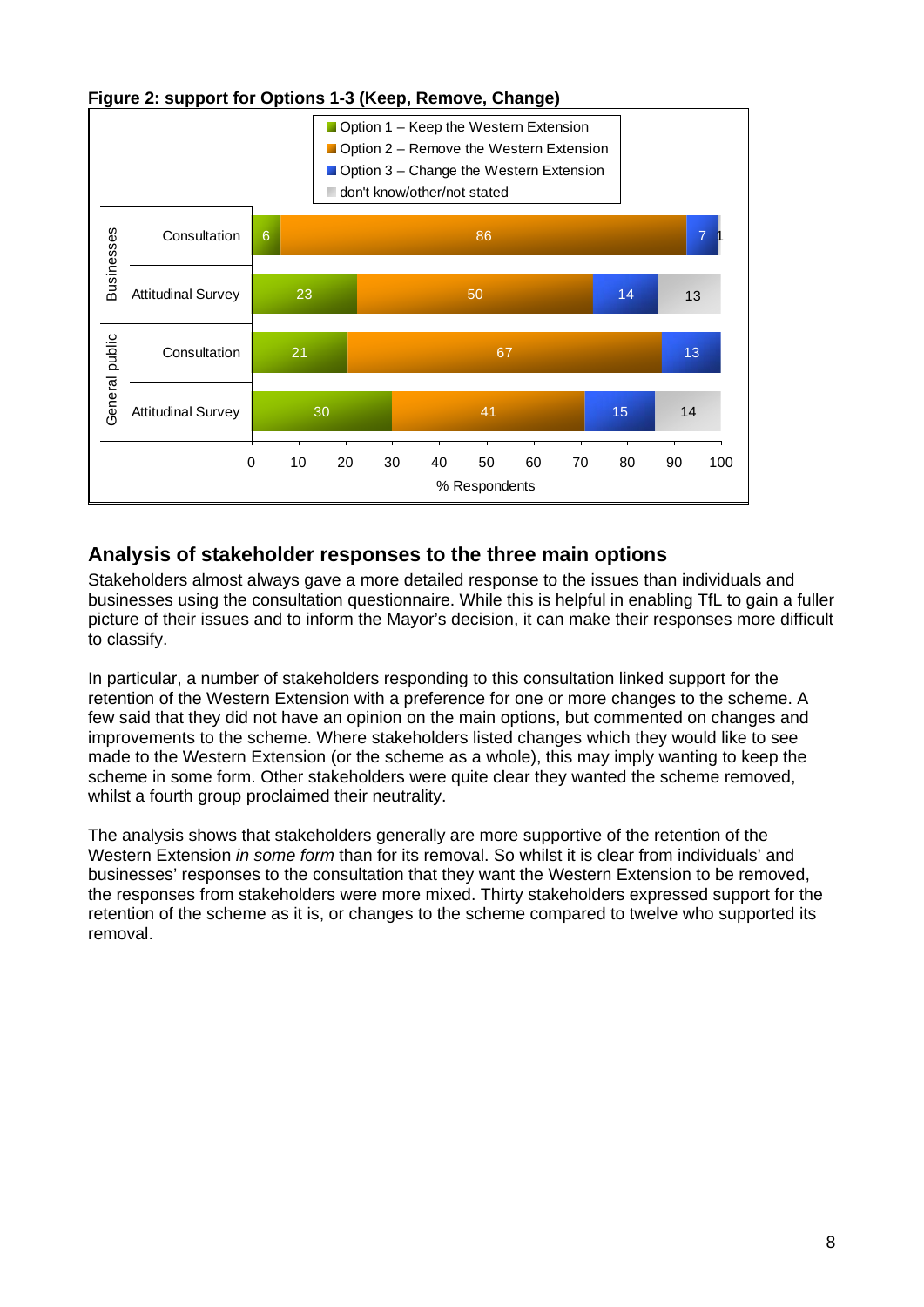#### **Stakeholders expressing support to retain the Western Extension in its present form (15)**

- 1 British Heart Foundation
- 2 Campaign for Better Transport
- 3 Campaign for Clean Air in London
- 4 DPTAC
- 5 Friends of Capital Transport Campaign
- 6 Friends of the Earth
- 7 H Cohen MP
- 8 Institute of Advanced Motorists (IAM Trust)
- 9 Kensington & Chelsea Environment Roundtable
- 10 London Assembly Green Group
- 11 London Assembly Labour Group
- 12 London Cycling Campaign
- 13 Mary Honeyball MEP
- 14 Mobilise
- 15 Royal College of Nurses

#### **Stakeholders expressing support for removing the Western Extension (12)**

- 1 **Association of British Drivers (ABD)**<br>2 Chelsea and Westminster Hospital N
- 2 Chelsea and Westminster Hospital NHS Foundation Trust
- 3 City of Westminster
- 4 Federation of Small Businesses
- 5 Kensington and Chelsea Liberal Democrats
- 6 London Assembly Conservative Group
- 7 London Assembly Liberal Democrat Group
- 8 London Borough of Bexley
- 9 London Borough of Hammersmith & Fulham
- 10 London Borough of Islington
- 11 London Borough of Wandsworth
- 12 West London Residents Association

#### **Stakeholders expressing support for changes to the Western Extension (15)**

- 1 BVRLA
- 2 Campaign to protect rural England
- 3 CBI London
- 4 City of London
- 5 Freight Transport Association
- 6 Karen Buck MP
- 7 Knightsbridge Association<br>8 Living Streets
- **Living Streets**
- 9 London Borough of Southwark
- 10 London First
- 11 London TravelWatch
- 12 Murad Qureshi AM
- 13 Royal Borough of Kensington & Chelsea
- 14 SMMT
- 15 London Borough of Camden

#### **Stakeholders that were neutral on the Keep, Remove, Change options (6)**

AA London Councils Lord Hunt RAC Foundation London Borough of Havering PATAS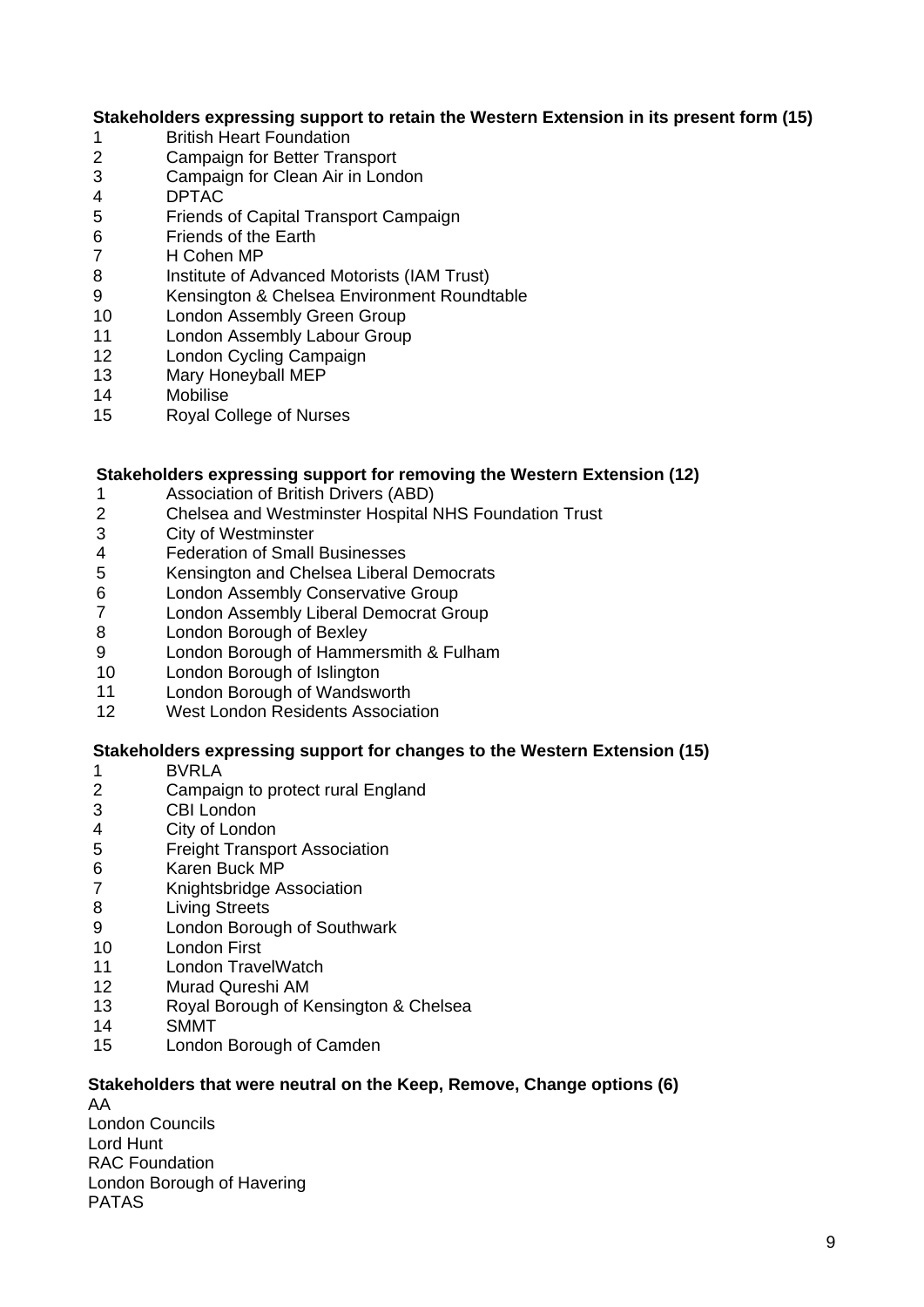A summary of the reasons why some stakeholders supported the retention, change or removal of the Western Extension is given below. More details are given in Chapter 3.

Several stakeholders commented that the Congestion Charge was important as part of a package of measures to encourage people to make sustainable choices in transport. Many highlighted that the removal of the Western Extension would result in increased traffic levels and congestion. In turn this could lead to increased emissions of air pollutants and  $CO<sub>2</sub>$ . Others were concerned that the removal of the Western Extension would mean a significant and ongoing loss of revenues for investment in public transport.

Two stakeholders (the Royal Borough of Kensington & Chelsea and the London Borough of Islington) said that there should be a full review of the whole Congestion Charging scheme. Additionally, the Royal Borough of Kensington & Chelsea, the IAM Trust and the Kensington & Chelsea Environment Roundtable all stated that they needed more data on the Western Extension in order to inform their views on its future.

Among those clearly supporting its removal, a number drew attention to the views of businesses that the scheme had adversely affected the local economy. They also cited its perceived lack of success in reducing congestion, its impact on residents who receive visits from carers, access to services, and the financial cost it imposes on those who pay it. Several of those supporting the removal of the scheme did so because the Residents' discount applies across the whole extended zone, which was seen as potentially unfair and leading to increased congestion. The London Borough of Hammersmith and Fulham also cited poor levels of transport provision and increased pressure on parking in the area.

#### **Options for changing the way that the scheme operates**

In the questionnaire, respondents were asked to state how far they supported or opposed three specific options for changing the scheme, and the response to these options  $(3a - 3c)$  is described below.

While the three change options were primarily intended for respondents who selected Option 3, 'Change the way the scheme operates', it is notable that a sizeable proportion of those who preferred 'Keep the WEZ as it is' and 'Remove the WEZ' also stated that they supported one or more of the change options 3a, 3b and 3c. Overall, 29% of consultation respondents who preferred 'Remove' then went on to support one or more of the change options.

In considering the responses to Options 3a-3c, it is important to remember that consultation respondents could choose not to respond at all to the change options and for each of them the proportion 'not stated' is around a third. On the other hand, respondents could state support for more than one change option: 27% supported one; 18% supported two; and 9% supported three.

#### **Option 3a Introduce an account-based payment system**

Overall, this was ranked first of the three change options 3a-3c by both business and individual respondents to the consultation and second by individual and business respondents to the attitudinal surveys. 39% of individual respondents and 30% of businesses responding to the consultation supported this option. 42% of individual respondents living in the Western Extension and a quarter of Western Extension businesses supported this option. Support was stronger from consultation respondents in the original central zone than in either the Western Extension or other parts of London (64% of individual respondents and 46% of businesses in the OCZ).

In the consultation, this was the most popular change option with both respondents who first said that they preferred to Keep or Change the Western Extension (64% and 75% of those who went on to support a change option respectively).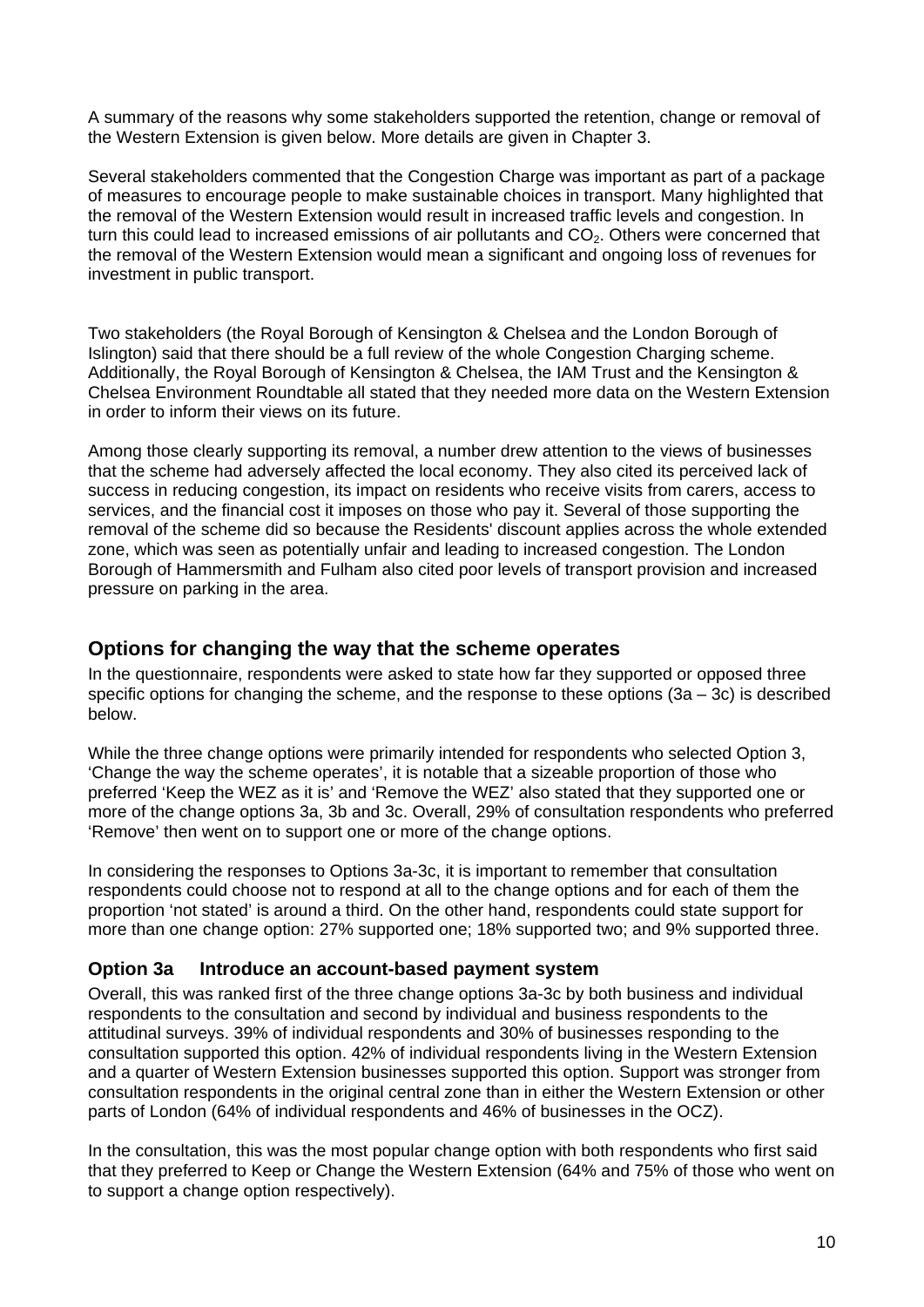In the attitudinal surveys, 53% of the public supported this option and 58% of London businesses supported this option. Again, support from both individuals and businesses in the OCZ (59% and 64% respectively) was stronger than those in WEZ (51% individuals, 54% businesses).

Twenty one stakeholders supported the introduction of accounts to make the charge easier to pay, including five London boroughs and London Councils, three motoring organisations and three business groups. The AA and Federation of Small Business called for accounts to be introduced across the extended zone and not just the Western Extension. However, London TravelWatch noted that this option could lead to increased congestion.

#### **Option 3b Introduce a charge-free period in the middle of the day in the Western Extension**

Overall this was ranked third of the three change options by respondents to both the consultation and the attitudinal surveys, although a bigger proportion of respondents to the surveys supported it than those responding to the consultation. In the consultation, 20% of individuals and 21% of businesses supported this option. In the surveys, 46% of Londoners and 40% of businesses supported this option. In the consultation, 19% of WEZ residents supported it (compared to 37% in the attitudinal survey), and 19% of WEZ businesses (compared to 40% in the attitudinal survey of businesses).

There was scant support from stakeholders for this option, although some said that there would need to be further information to help them form a view (London Councils suggested a preliminary trial). A number raised concerns about the potential complexity of this option and that it might cause confusion and possible surges in traffic as drivers attempted to leave the zone as the charge-free period ended. While expressing reservations about complexity, the Royal Borough of Kensington & Chelsea noted that this option could offer benefits to some businesses and residents in the Western Extension. The City of London, and the London boroughs of Camden, Southwark and Islington opposed this option. Westminster City Council also opposed this option and stated that charging hours should end at 1.00pm.

#### **Option 3c Increase the Residents' discount from 90% to 100%**

Overall this was ranked second of the three change options by both individual and business respondents to the consultation (supported by 30% of individuals and 24% of businesses) and first by both individual and business respondents to the attitudinal surveys. Support was generally stronger in the attitudinal surveys: 66% of businesses and 68% of individuals supported it. Residents of the WEZ/WEZ buffer in both the consultation (54%) and attitudinal survey (75%) were more likely than residents elsewhere to support this option.

Eight stakeholders supported this option, including CBI London and the GLA Labour Group, although support was often conditional on other changes. A number of stakeholders made comments with regard to the separation of the Western Extension and the original central zone, some stating that the Residents' discount should be adapted for each zone.

Twelve stakeholders did not support this option, including a number of transport and environment organisations. Environmental organisations often commented on the likely impact of this option in terms of increased private car use and vehicle emissions. London TravelWatch objected to any increase to the Residents' discount because it could act as a disincentive to residents to reduce their reliance on private car use. The West London Residents Association (WLRA) and London First also opposed this option.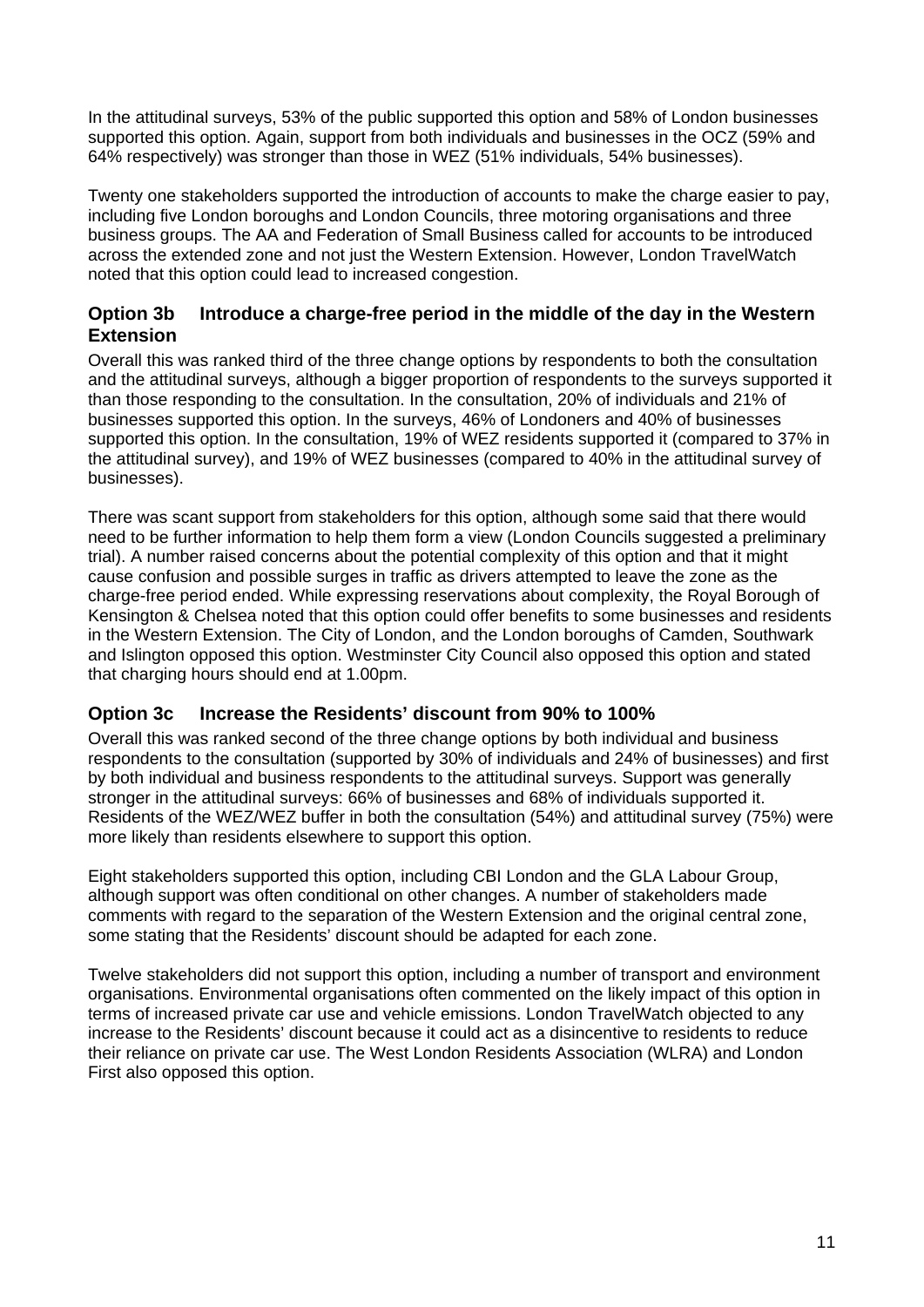The City of London opposed this option and said that there should be two Residents' discount zones, with the discount only applying in the zone in which the resident lives, because this would reduce the amount of traffic entering the City from the west. The London Borough of Camden also stated that the Congestion Charging zone should operate as two discount sub-zones for residents to discourage car journeys across the zones by residents. The London Boroughs of Southwark and Islington supported the current situation where residents are eligible for a 90% discount.

The Royal Borough of Kensington & Chelsea supported this option and said that if the Western Extension was removed, its residents should continue to receive the Residents' discount for a transitional period of up to ten years. The City of Westminster supported this option provided that a 100% Residents' discount was available to all residents of the borough.

## **7. Recommendations and Next Steps**

The Mayor made very clear his commitment to listening to the views of Londoners about the future of the Western Extension and abiding by the results. This informal consultation was an opportunity for the public and businesses to make their views known.

The results show a strong overall preference for the scheme to be removed.

The majority of the public and businesses who responded to the consultation supported the removal of the Western Extension. Those living or based within the zone have a strong preference for it to be removed – more than half (57%) of WEZ residents, and 89% of businesses in the WEZ, responding to the consultation supported the removal of the western Extension.

The attitudinal survey conducted alongside the consultation also showed a preference among both public and businesses for removing the Western Extension. While this was not as strong as in the consultation itself, it was still the most preferred option, supported by 41% of individuals and 50% of businesses.

Views from stakeholders were more mixed, with more supporting keeping or changing the scheme than removing it.

On the basis of these results it is recommended that the Mayor express that he is minded to remove the Western Extension and that he takes the necessary next steps to do so.

In doing so, the Mayor has to be mindful of his responsibilities for reducing congestion and emissions, and so ensure that measures to mitigate any increases in these, that may be likely as a result of removing the Western Extension, are also taken.

Therefore we would recommend that the removal of the Western Extension is taken forward as part of a broader revision of the Mayor's Transport Strategy to enable proper consideration to be given to mitigating the impacts and ensuring, overall, a package of policies which on balance is positive for transport, the environment, health and sustainable development.

The timing for the potential removal of the Western Extension also needs to be considered in relation not only to what mitigation measures can be put in place, but also how quickly. This should be addressed as part of the broader approach to transport and the environment which is provided by the Transport Strategy and the Mayor's other strategies.